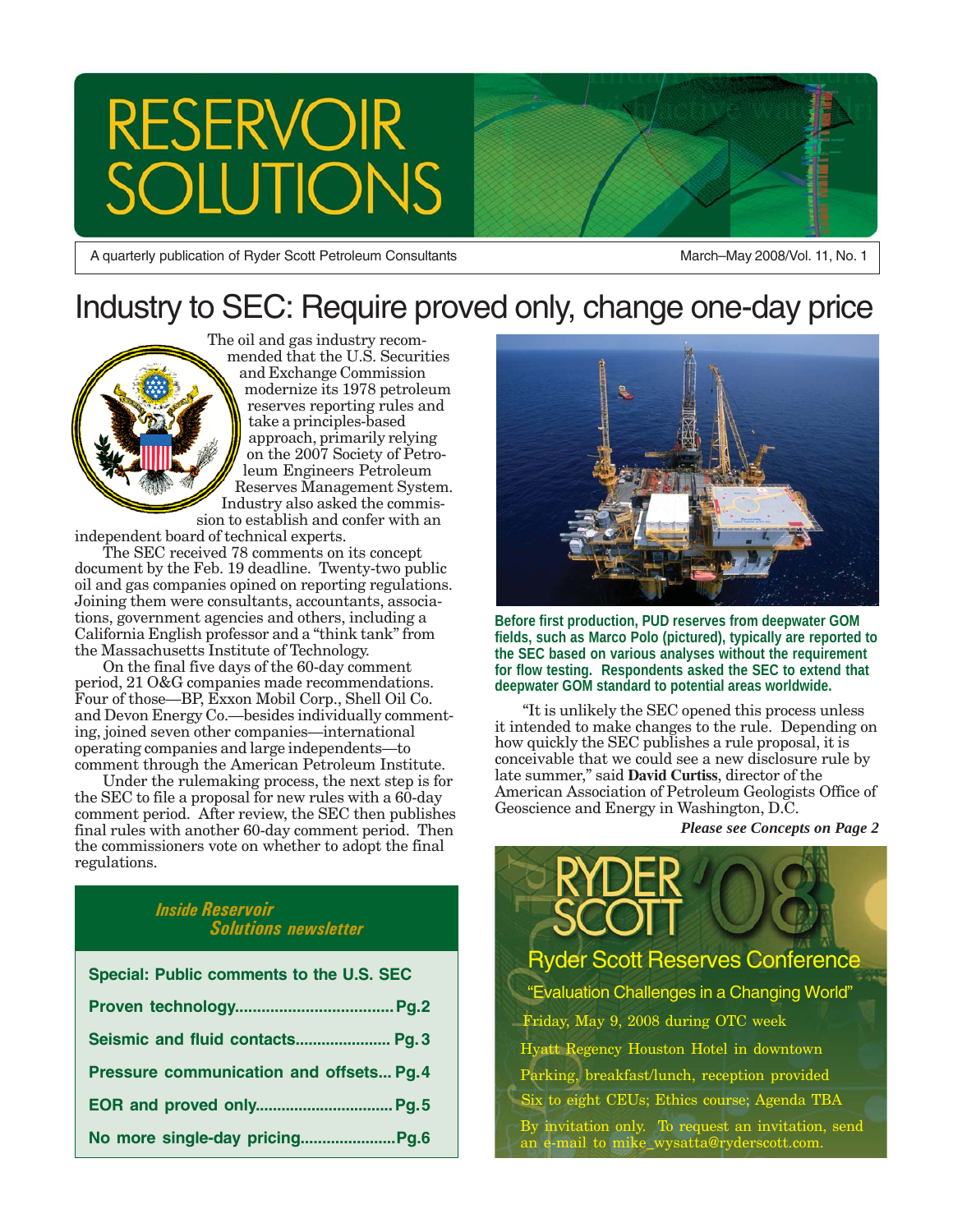#### *Concepts—Cont. from Page 1*

O&G companies, for the most part but with exceptions, asked the SEC to consider the following "concepts" for disclosure:

Report probable reserves as option; require only proved reserves. Use SPE-PRMS in a principlesbased approach.

Use historical average sales price with option for economic sensitivities.

 Keep using "existing operating conditions" in principle.

 Treat mined reserves from unconventional resources as reserves under SPE-PRMS.

 Use "reasonably certain" standard to book proved undeveloped reserves farther than one offset from a commercial well.

 Use third-party reserves auditors as option, not requirement.<br>■ Use current technology proven Use current technology proven in a region to validate reserves.

#### Proven technology

Comments generally called for the SEC to widen its acceptance of 3D seismic surveys, wireline formation testing and analogy. Public issuers use a combination of

#### **Publisher's Statement**

*Reservoir Solutions* newsletter is published quarterly by Ryder Scott Company LP. Established in 1937, the reservoir evaluation consulting firm performs hundreds of studies a year. Ryder Scott multidisciplinary studies incorporate geophysics, petrophysics, geology, petroleum engineering, reservoir simulation and economics. With 115 employees, including 80 engineers and geoscientists, Ryder Scott has the capability to complete the largest, most complex reservoirevaluation projects in a timely manner.

#### Board of Directors

| Don P. Roesle<br>Chairman and CEO                                                                                                                                             | Dean C. Rietz<br>Managing Senior V.P.   |
|-------------------------------------------------------------------------------------------------------------------------------------------------------------------------------|-----------------------------------------|
| John E. Hodgin<br>President                                                                                                                                                   | Guale Ramirez<br>Managing Senior V.P.   |
| Fred P. Richoux<br>Executive V.P.                                                                                                                                             | George F. Dames<br>Managing Senior V.P. |
| Larry T. Nelms<br>Managing Senior V.P.                                                                                                                                        | mm                                      |
| <b>Reservoir Solutions</b><br>Editor: Mike Wysatta<br><b>Business Development Manager</b>                                                                                     | <b>THEF</b>                             |
| <b>Ryder Scott Company LP</b><br>1100 Louisiana, Suite 3800<br>Houston, Texas 77002-5218<br>$PL_{\text{max}}$ , 712 $\angle$ 61 0101, $E_{\text{max}}$ , 712 $\angle$ 61 0040 |                                         |

Phone: 713-651-9191; Fax: 713-651-0849 Denver, Colorado; Phone: 303-623-9147 Calgary, AB, Canada; Phone: 403-262-2799 E-mail: info@ryderscott.com



**About 20 percent of bitumen produced in the Canada oil sands is mined and companies want the SEC to consider production from that extraction method to be oil reserves. The commission currently allows the other 80 percent, produced in situ, to be reported as reserves. Bitumen from this Petro-Canada oil sands mining operation is reported under reserves definitions for minerals.**

those procedures along with openhole well logs, cores and well tests to justify proved reserves filings.

A flow test to the surface is considered by the commission to be the only "conclusive formation test" for justifying proved reserves except in the deepwater Gulf of Mexico, where flow testing may not be required. The SEC allows producers there to use a combination of

technologies to justify PUD bookings. Respondents asked the SEC to expand that standard to other producing regions, not just the deepwater GOM.

To help justify and plan capitalintensive E&P projects, oil and gas companies routinely rely on seismic and other methods besides flow tests. Likewise, they are asking the SEC to accept those technologies in support of their reserves filings.

# Price history of benchmark oil and Henry Hub gas

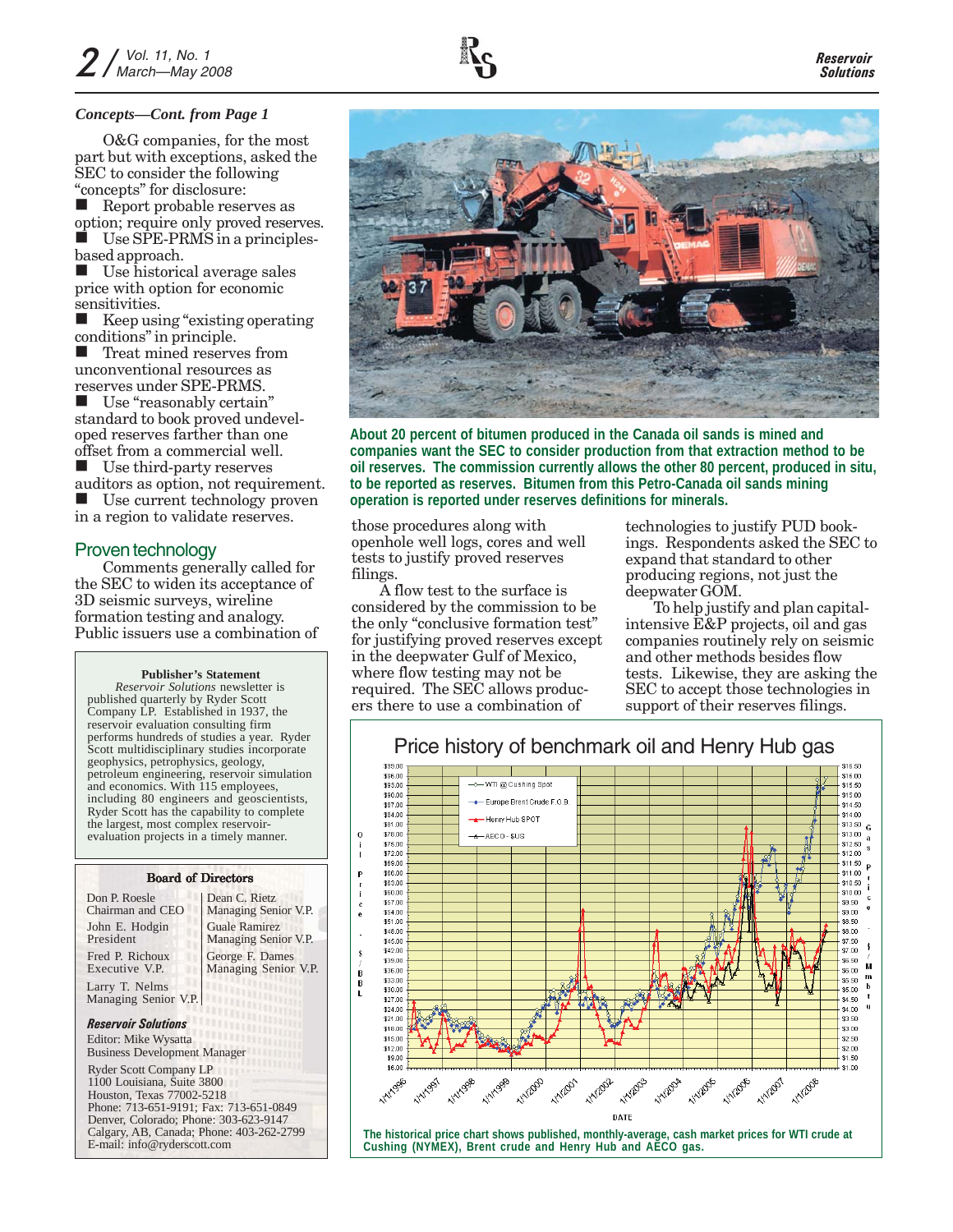

**Based on a 4D seismic survey, infill wells drilled in the Andrew field (platform shown) in the U.K. North Sea proved to be successful. Industry has asked the SEC to give more weight to seismic analysis used with other data to justify reserves for undrilled, planned locations.**

Companies also called for the SEC to consider the successful track record of production and completion technologies, such as horizontal drilling and fracture stimulation techniques in the U.S. tight gas plays. Most respondents asked the SEC to use the SPE-PRMS in a principles-based approach to considering technology while rejecting a rules-based, cookie-cutter approach.

Respondents also wanted the SEC to establish an ongoing review process to consider technology and issue periodic guidelines. Chesapeake Energy Corp. commented, "Let the cumulative evidence speak for itself without excluding a particular technology simply because it was developed, tested and shown to be accurate after the issuance of the latest rules."

**Bob Wagner**, a former senior vice president at Ryder Scott, made the case that O&G companies would have to present documented, compelling cases on deployed technology. He said, "Any technology that has been field tested and has shown consistency and repeatability in a given area may qualify as acceptable technology. Each company bears the burden of proof to show that a technology should be accepted as proven in a given region."

## More faith in seismic

SEC staff guidance in 2000 stated that "seismic data is not an indicator of continuity of production and therefore cannot be the sole indicator of additional proved reserves." Ultra Petroleum Corp., the smallest E&P company commenting, shared a different view in its comment letter.

"For our major asset, we have used our 3D interpretation for the past seven years, drilling a mixture of PUD, probable, possible and even un-engineered locations with 100 percent success in obtaining commercial wells," the company stated.

Chinese national oil company CNOOC Ltd. asked the SEC for more latitude in accepting seismic analysis for determining hydrocarbon contacts. "When the flat points of gas field seismic data are proved by drilling to

be the influence of the gas-oil contact, the corresponding depth of seismic flat points could be interpreted as gas-oil contacts and the proved reserves are estimated accordingly," the Beijing-based company said.

# Fluid contacts and technology

Shell International B.V. asked the SEC to expand its acceptance of fluid pressure and density measurements in wells to support reserves estimates. The company commented that the method "provides data for a high-confidence calculation of the point of hydrocarbon-water contact. Yet this method of defining the extent of hydrocarbon presence for determination of proved reserves is not allowed. This ruling should be reconsidered."

BP Plc referred to the SEC's "limiting guidance on the use of hydrostatic pressure measurements in contact definition." The current SEC interpretation is that in the absence of information on fluid contacts, the lowest known structural occurrence of hydrocarbons should be used. While supporting that, BP stated that "if pressure-and-fluid and seismic data that have been shown to be good indicators of contact depth in appropriate analogs are available, and the evaluator can demonstrate reasonable certainty of their estimate, then that information should be used."

*Please see Contacts on next page*



**Producers say that pressure communication between wells is difficult to establish in areas like the Fayettville shale (wellsite shown) with "continuous" low-permeability gas reservoirs. They asked the SEC to consider other data in unconventional gas plays. Photo courtesy Perkins & Trotter PLLC.**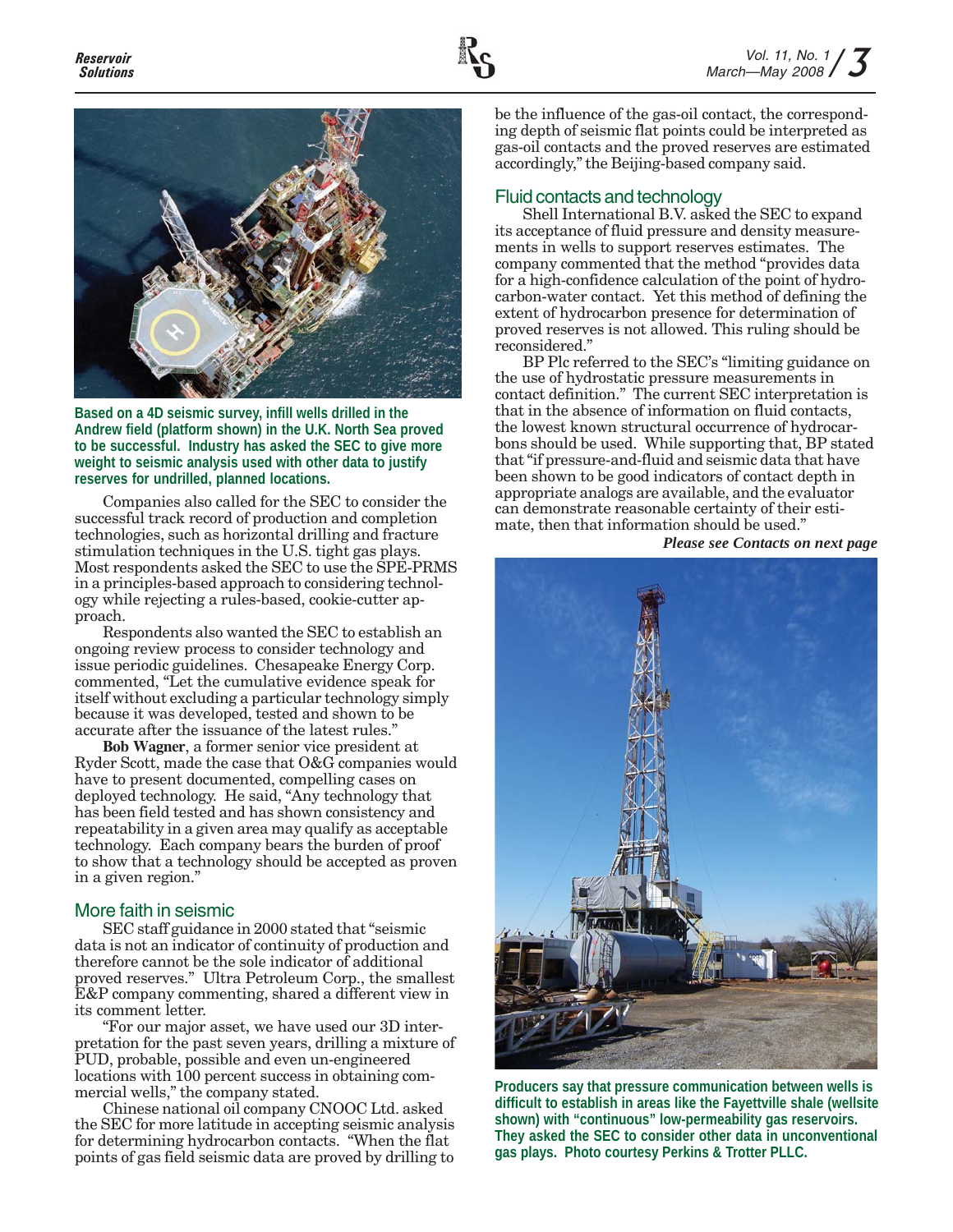#### *Contacts—Cont. from Page 3*

CNOOC asked the SEC to consider seismic, wireline logging and other techniques in combination "to determine oil, gas and water contacts and oil- and gas-bearing ranges." The company said, "On the basis of reliable pressure data in some thick reservoirs, when the free water level in existing reservoirs and favorable fluid quality are determined, the proved reserves estimated by determining fluid contacts with pressure data should be adopted."

A subcommittee of the SPE Oil and Gas Reserves Committee is drafting guidelines for the PRMS that will include the use of pressure- and fluid-gradient data to estimate contacts, said the AAPG.

#### Pressure communication, seismic and offsets

Establishing pressure communication between wells in low-permeability unconventional gas formations is problematic. The SEC, however, requires pressure communication to meet a high-level "certainty" criterion for proving "continuity of production from the existing productive formation" and booking undrilled PUD locations greater than one offset location from a producing well.

Devon commented that unconventional reservoirs—such as coalbed methane, shale gas and oil sands—that sometimes cover large areas are not "amenable to the proof required of pressure communication." The company continued, "…seismic data, when calibrated with well data, leads to reasonably certain estimates of proved reserves more than one location away. Therefore, these types of reservoirs are reasonably certain of production when drilled. Accordingly, the concept of 'certainty' with respect to proved undeveloped locations more than one offset away from a producing location should be revised to that of 'reasonably certain' of production."

# *"...the value for those non-proved reserves is evidenced by what companies are paying for them in acquisitions."*

Companies have questioned the SEC's "certainty" threshold and the implication that it means "absolute certainty." At the same time, the SEC has a lowerlevel standard of "reasonably certain" for future production from offsets one location from the producer. Companies want the "reasonably certain" standard to apply to all offsets whether contiguous or not. That would give the SEC greater flexibility to consider the use of well control and seismic analysis for justifying outlying PUD locations.

Southwestern Energy Production Co. acknowledged that recent technological advancements used in unconventional resource reservoirs fall short of establishing absolute certainty. However, the company said that those technologies, especially as they are used in the laterally continuous, gas-bearing Fayetteville shale, provide enough assurances to satisfy disclosure requirements.

Chesapeake said that unconventional gas reserves



**Based on strong amplitude anomalies in this seismic profile, the company identified several drilling targets and penetrated more than 20 pay zones. Companies agreed with the SEC that relying on geophysical interpretation alone leads to misinterpretations, but asked the commission to be more flexible in considering the use of seismic with well data.**

often are in continuous reservoirs and asked the SEC to revise its rule on offsets and PUD reserves. "Significant reserves of natural gas are not captured in the commission's current definition of proved reserves," the company commented, adding that the value for those non-proved reserves is evidenced by what companies are paying for them in acquisitions.

**Fred Ziehe**, managing senior vice president at Ryder Scott, commented that the certainty criterion for PUDs greater than one location away is appropriate in cases where minimal or no well control exists. That certainty level can be met with pressure data or well log data indicating changes in fluid levels (which infer changes in pressure), he said.

However, Ziehe stated that the SEC certainty standard is too stringent, in some cases, where well control is present but pressure data is not available to prove certainty. "In certain instances, a detailed geological analysis of well control in highly developed reservoirs, with close spacing of existing wells, can be used to reach a level of reasonable certainty of production when drilled," Ziehe remarked.

#### Other offset issues

Denbury Resources Inc. commented that closer well spacing reduces the acreage of offset locations previously considered as PUDs and therefore reduces the associated reserves. Ultra also questioned the SEC on that issue, saying, "If PUD locations are booked as direct offsets to a 40-acre drilled producing well and the area is downspaced to 10-acre drilling, do we lose PUD locations? Denbury recommended that if a PUD location meets the SEC definition of such at any time,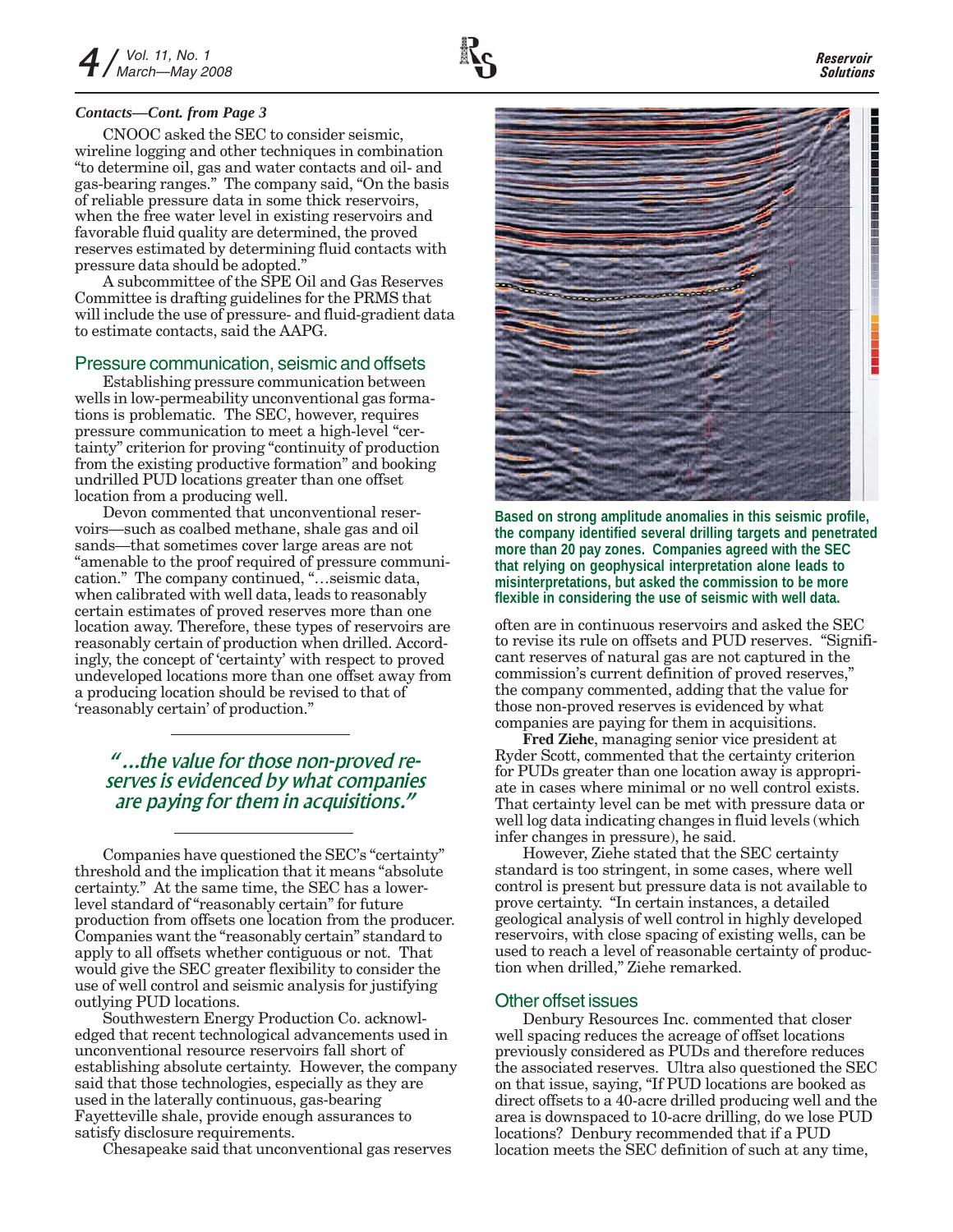

the location should not be subject to a revised one offset definition.

Based on its experience with horizontal wells producing from the Fayetteville shale, Southwestern commented that the SEC should require that offsetting wells have similar lateral length without regard to direction of the lateral. The company said that its data indicates that productivity of the horizontal well across the length of its lateral can be demonstrated by the following:

 Multi-stage hydraulic stimulations distributed throughout the horizontal lateral from where the lateral first penetrates the reservoir to the end of the lateral

 $\blacksquare$  Production logs run on horizontal producing wells  $\blacksquare$  Microseismic data from the multi-stage bydraulic Microseismic data from the multi-stage hydraulic stimulations to the extent it shows a consistent pattern

that these stimulations can treat the entire

horizontal lateral length Openhole porosity and resistivity logs run on horizontal wells that indicate the entire lateral length is contributing gas production

# EOR and analogs

The SEC requires a response in a reservoir from enhanced oil recovery before incremental proved reserves can be reported. BP commented that "as secondary and tertiary recovery projects

become more commonplace, it makes sense to not limit proved reserves to primary depletion prior to response in a reservoir if an adequate track record in appropriately chosen analogs and support by geologic and engineering data are available."

Denbury also agreed, saying, "The commission should consider excluding the requirement of a production response in the case of the more widely applied enhanced oil recovery techniques, such as water flooding and CO2 flooding that have been proved with reasonable certainty to recover additional quantities of oil."

The company also asked the SEC to reconsider its definition for booking proved reserves from EOR projects based on analogy. Under SEC guidelines, the subject field for planned EOR has to have reservoir properties—such as permeability, porosity and saturations—that are equal to or better than the characteristics of the nearby analog producing from EOR. Both subject and analog fields have to produce from the same reservoir and have comparable development schemes.

Denbury said that knowledge gained over the past 30 years since the SEC issued its rules has enabled reserves evaluators to estimate reserves with reasonable certainty in future EOR projects that do not meet the SEC's analogy definition.

#### Proved only

Status quo was also a rallying cry. For the most part, public oil and gas companies supported the commission rule to limit required disclosures to proved reserves despite widespread criticism that reporting proved only undervalues companies and misleads investors. They cited the SPE-PRMS most often as the model for reserves classifications and their certainty levels.

While commenting that 2P reserves "could be viewed as misinformation and misleading to investors," Shell said, "Proved reserves, in the context of a higher level of confidence that they will ultimately be produced, are more aligned with metrics of revenues, income, profitability and cash flows that investors are most focused on."

Petrobras, an NOC in Brazil, had a different view, saying, "The disclosure of non-proved reserves allows the investor to have a more complete view of the asset evaluation since there are investments and future expenditures associated with these volumes.'

While 18 of 19 companies stopped short of asking for mandated 2P reporting, most supported the option to report 2P reserves at a minimum. In the end, though, most companies

subscribed to the "less is best" approach, saying a proved-reserves-only reporting system has fewer bureaucratic entanglements and lessens legal exposure. Currently, O&G companies confine the publishing of non-proved reserves to management discussions and press releases.

API, representing "big oil," commented, "We believe that investors, other financial statement users and registrants would not be well served by the mandated inclusion of probable reserves or other reserve/resource categories below the proved threshold due to the increased uncertainty of resources in these categories and the breadth of methodologies and evaluation techniques that may be employed in their calculation. It is also felt that the reporting of reserve/ resource categories below the proved threshold could expose companies to additional, unwarranted litigation due to the increased risk and uncertainty associated with these resources."

Other concerns in reporting reserves past proved focused on tax liabilities. **Dan Olds**, senior vice president at Ryder Scott, said that producers are concerned that any recognition of non-proved reserves would result in attempts by local taxing authorities to assess ad valorem taxes on the non-proved reserves. "This is a legitimate concern, as it would be difficult to ensure

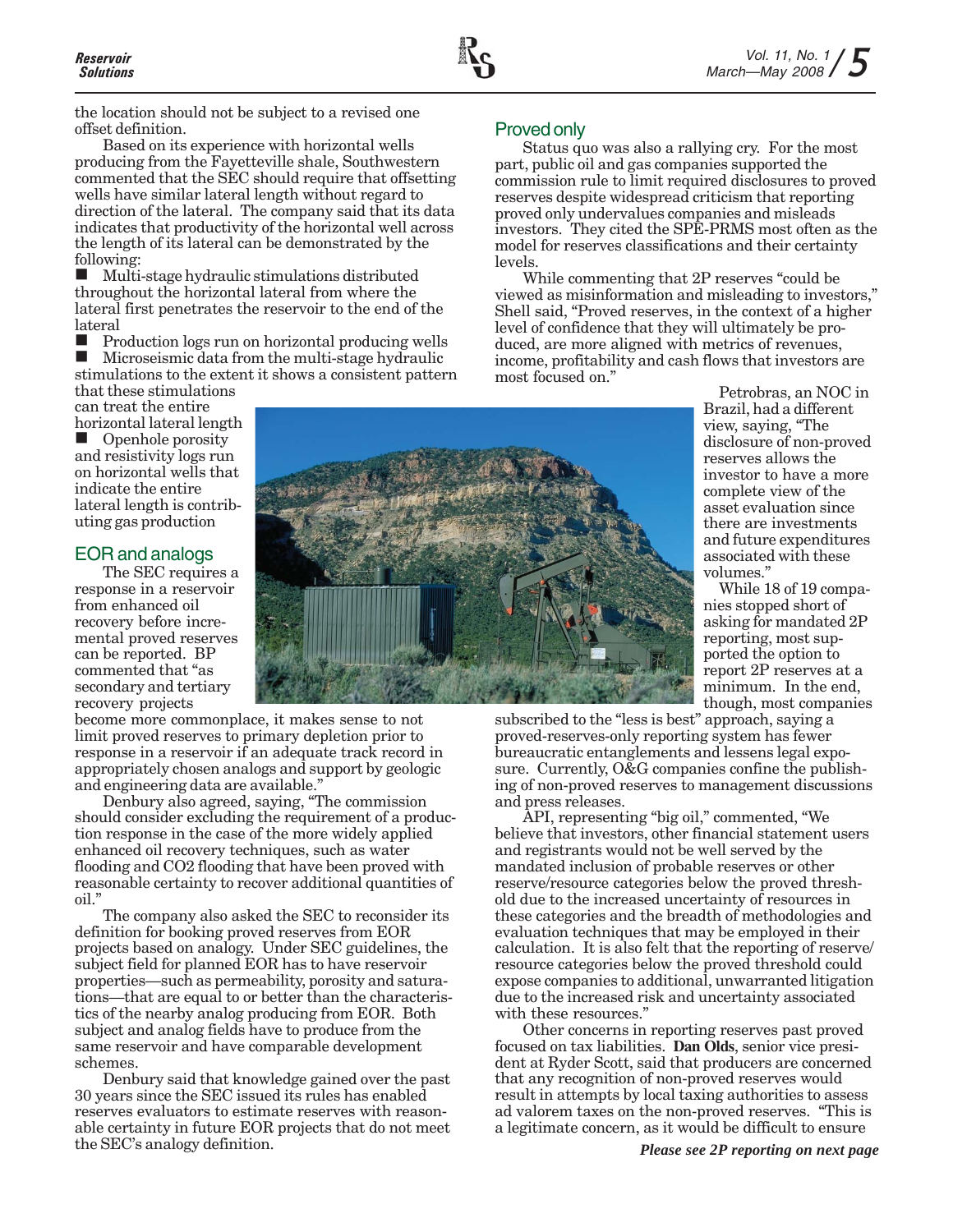#### *2P reporting—Cont. from Page 5*

uniform and equitable taxation, particularly if the disclosure of non-proved reserves was discretionary," he added.

Calgary-based Talisman Energy Inc. was the only commenting O&G company calling for the required reporting of proved and probable reserves. The company said, "In our view, probable reserves are material to the valuation of most oil and gas companies, and is the reason why Talisman discloses probable reserves."

# PUD vintaging

The SPE-PRMS states if reserves remain undeveloped beyond a reasonable timeframe or because of repeated postponements, reasons for the delay should

be documented to justify retaining these quantities. The SPE-PRMS adds that "while there are specific circumstances where a longer delay is justified, a reasonable time frame is generally considered to be less than 5 years." Most respondents recommended that the SEC adopt this guideline with special emphasis on the exception to the five-year limit.

Major companies, through API, took a stronger stand against time limits, asking the SEC to "avoid the use of arbitrary time deadlines as this would be inconsistent with a principles-based regime." The API working group continued, "Arbitrary deadlines could lead to situations where undeveloped reserves were debooked merely because of the passage of time and not because of any fundamental change in the geoscience, economic or operating assessment of reserves



viability or management commitment to develop the reserves."

In the strongest response to the PUD vintaging issue, BP said, "There should be no specific time set for the development of proved reserves. The volumes must meet all of the requirements of geologic, engineering and commercial data, and an appropriate activity plan must be presented for the volumes to ensure that there is commitment to develop. However, this plan could cover a time span of many decades as in the case of large LNG projects."

BHP Billiton Petroleum said that the SEC should consider a longer time frame where the producer defers development of economic projects for marketrelated reasons or to meet contractual or strategic

objectives and clearly documents those justifications.

## No more single-day pricing

No respondents supported the SEC's current single-day pricing rule for reporting. Most companies urged the SEC to use a 12-month historical average sales price to eliminate the volatility created when using single-day prices. For a U.S. company with a calendar fiscal year, the trailing 12-month period would run from Oct. 1 of the previous year to Sept. 30 of the reporting year to provide ample time for companies to begin preparing year-end reserves estimates.

Three O&G companies—Apache Corp., Southwestern and Chesapeake—joined by the MIT Center for Energy and Environmental Policy Research called for

the use of average futures pricing. The comment letter from Chesapeake asked the SEC to adopt an average of 12-month futures strip prices. "Commodity markets have changed dramatically with deregulation of the industry, and buyers and sellers of oil and natural gas now have the opportunity and ability to lock into longterm pricing. Forwardlooking prices should more accurately reflect the price to be received, at least during the first year of production of proved reserves, than an historical price," the company commented.

Chesapeake also said a 12-month strip would smooth out daily price volatility and mitigate the potential for reserves writedowns caused by short-term price fluctuations. Southwestern said, "We believe that an average of futures pricing, including the effect of existing hedges, is more

representative of current market conditions and that such average pricing should be specifically required by the Commission to ensure consistency among reporting companies." Apache said that a forward-looking average of futures prices is customary in valuing reserves acquisitions.

In a detailed 10-page response, MIT said that although average historical price eliminates shortterm volatilities in oil and gas prices, it does not account for long-term volatility, such as the price increase of the last few years, which "many people" believe is a permanent change in fundamentals. MIT researchers cited their 2005 study that showed that a 17-month futures price is immune to more than 90 percent of the short-term volatility while capturing all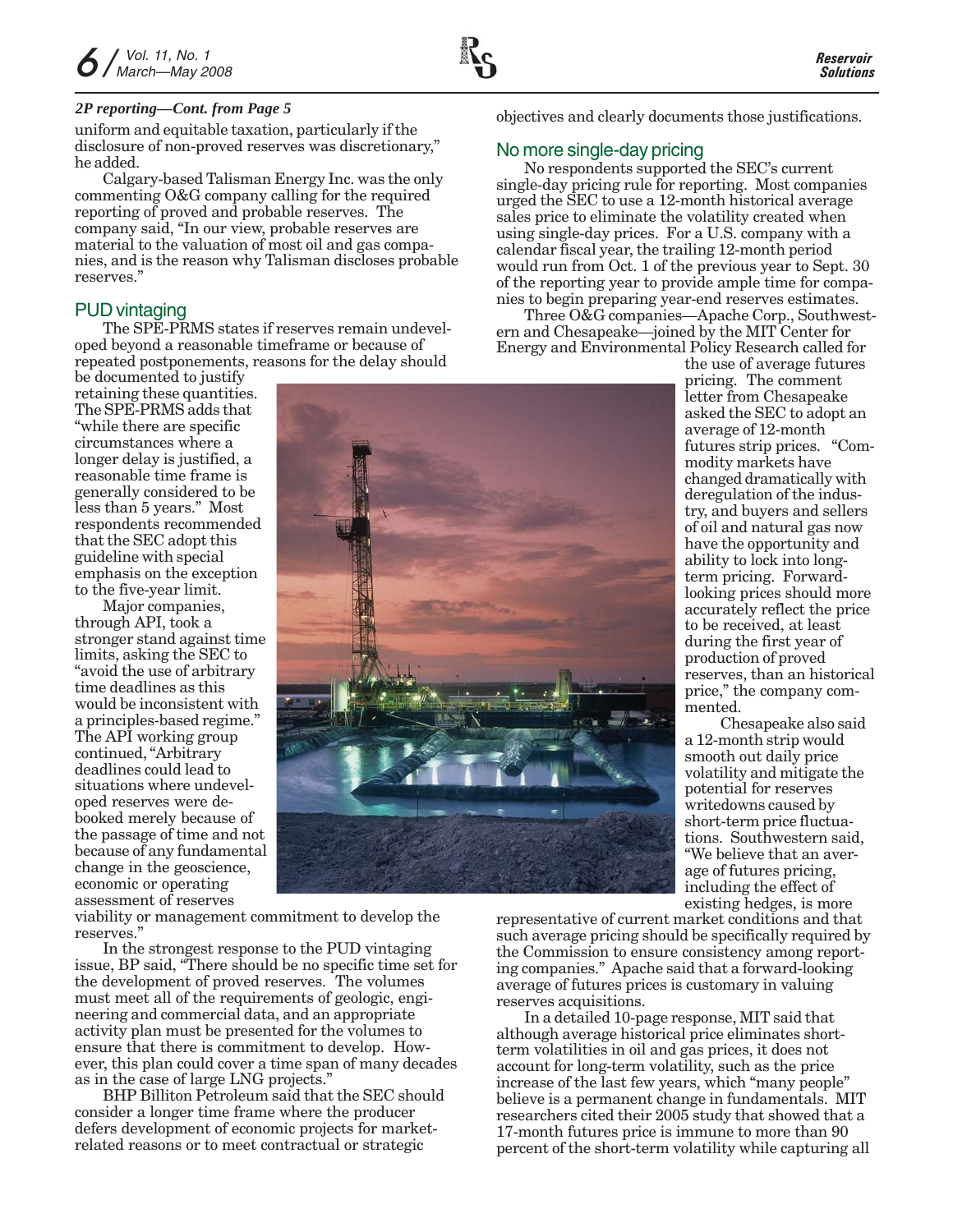of the fundamental volatility.

## Advisory board

In response as to whether the SEC should look to any professional organizations to set and enforce adherence to standards, the API working group of companies recommended that the SPE OGRC be "the responsible party to maintain and update the PRMS with appropriate SEC oversight and representation. This approach would be similar to how the commission works with the Financial Accounting Standards Board to establish and maintain financial accounting standards."

Devon, which participated with the API group, said

that a better solution than the OGRC would be to model an independent body of technical experts after the FASB. "The OGRC is a volunteer group that reports to the SPE Board, and obtaining a quorum of the committee can be difficult. This would not be satisfactory in cases where the SEC staff needed advice in a timely fashion," commented Devon.

The company continued, "This 'Reserves Accounting Standards Board'

could be funded by industry both for administrative costs and for personnel."

 *"Requiring companies to engage third parties will also raise the question as to the qualifications of the third-party…,"*

"Similar to the FASB, a select group of experts in reserves estimation could be seconded by a variety of companies for a set term; three years is recommended as a minimum. The experts would serve full time with RASB and work with industry and the SEC to continually update the reserves framework and consult on various issues with the SEC staff." Chesapeake commented that the OGRC is comprised of industry professionals with other employment obligations and may not be the best option for a standard-setting body.

## No required third-parties

O&G companies agreed that they did not want the SEC to require third-party audits of reserves. The most cited reason was that company staffs have more day-to-day knowledge of properties while qualified consultants do not have the manpower to handle additional government-mandated work within a

compressed timeframe.

Sasol Ltd. commented that "there is presently a dearth of qualified professionals able to carry out resource estimation, a situation which will only worsen… To add to the work burden by requiring additional work by a limited number of professionals will only result in a lower standard of study by the industry. Requiring companies to engage third parties will also raise the question as to the qualifications of the third-party…,"

Petrobras stopped short of calling for required third-party certification while calling it a "very positive contribution" and suggesting "that the certification should be periodic and include the principal assets of



the company." While generally against a requirement, Nexen Inc., a Calgary-based company, suggested that some companies may not be large or complex enough to assign segregated duties and processes to enhance the "quality of the estimates." Nexen cited the Canada National Instrument 51-101 requirement for third-party estimates as a possible approach.

Calgary-based Encana Corp. was the

only O&G company with a blanket recommendation that the SEC require the use of outside reserves auditors. "Credible reserves are a cornerstone of a company engaged in oil and gas exploration, development and production activities. Independent evaluators are uniquely positioned to provide an 'arms length' appraisal…," the company commented.

# Probabilistic analysis

A handful of consultants recommended that the SEC replace its "reasonable certainty" concept used in a deterministic approach and consider statistical approaches to eliminate evaluator bias. They referred to SPE-PRMS definitions on probabilistic analysis as a model, albeit in a limited capacity. The system, approved by industry professional societies, received criticism for not supporting aggregation at the portfolio level.

A few O&G companies referred to P90, P50 and P10 estimates to assess project design, implementation and costs. They also asked for increased SEC recognition of probabilistic analysis but were not as detailed in their recommendations as the consultants.

*Editor's Note: It is not the intention of this summary, which contains excerpted material, to fully represent the positions of cited companies within the full context of their public comments. For a complete review of all posted comments, go to http:// www.sec.gov/comments/s7-29-07/s72907.shtml.*